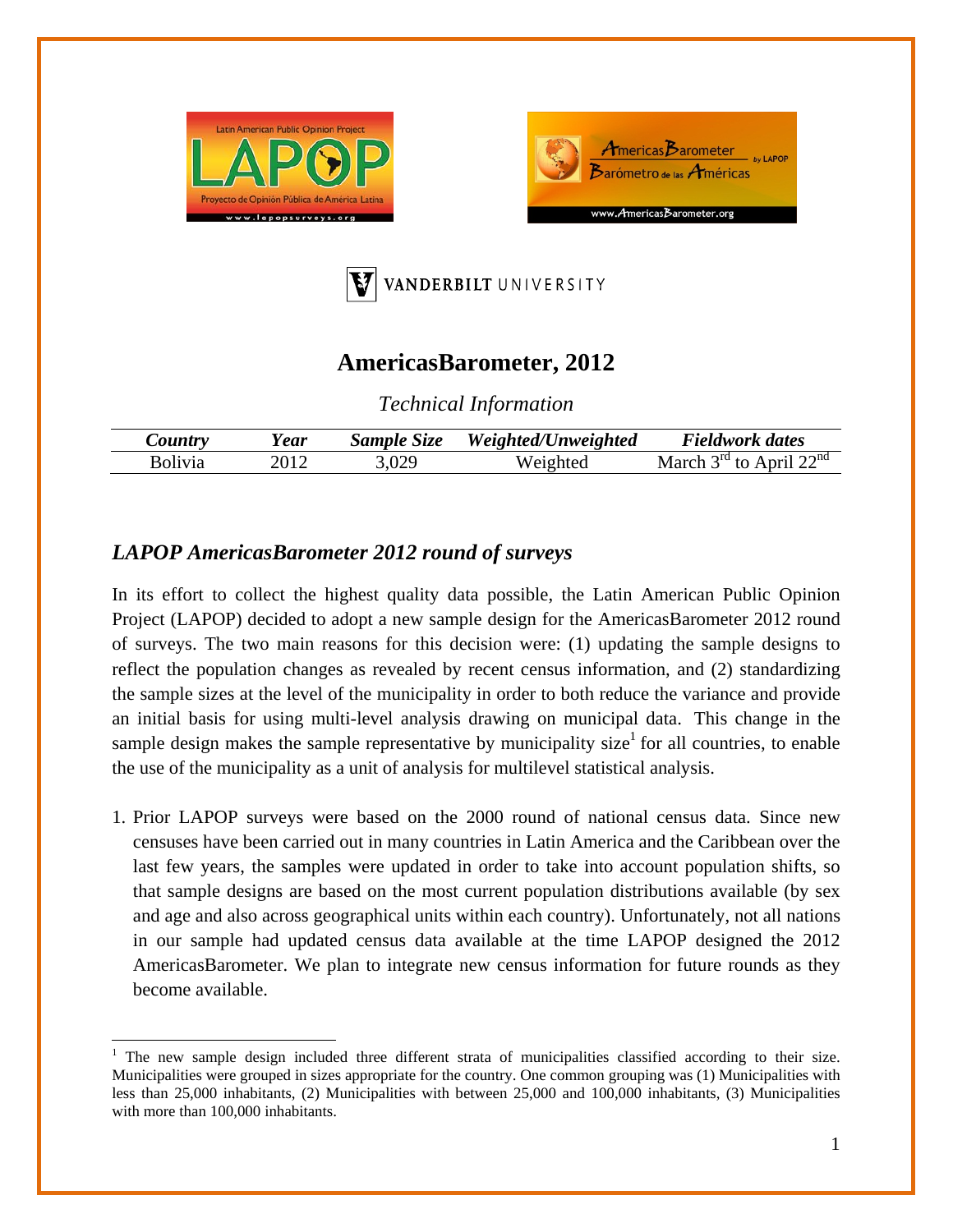2. With the objective of making it possible to perform subnational multi-level analyses and therefore assess the impact of both contextual and individual level characteristics at the subnational level, LAPOP adopted a new strategy for designing survey samples that allocate a somewhat larger number of cases to smaller municipalities within each country. Recent studies have demonstrated the importance of considering both the effects of municipal as well as regional characteristics on citizens' attitudes and behaviors; however, multilevel analyses are only feasible if a reasonable number of interviews are carried out in each municipality, and if those interviews are reasonably well distributed throughout each municipality. Prior LAPOP samples were PPS2 adjusted to the municipal level, but this meant that some municipalities had a very small number of interviews, while others were quite large. A single large municipality, e.g., the capital of the country, could have drawn a very larger number of interviews. For the 2012 round, we continued to use PPS in the selection of the municipalities themselves, but established a target minimum sample size for each municipality of 12 respondents for larger countries and 24 respondents in smaller countries, in both cases divided into clusters of six respondents each. The clusters were distributed in direct proportion to the urban/rural breakdown of a given municipality3. Thus, by increasing the number of interviews per municipality in the smallest municipalities, LAPOP seeks to facilitate investigating subnational patterns using multilevel modeling techniques. For the larger municipalities, we also retained the PPS approach, but would often subdivide the large cities into districts (or equivalent units) whenever possible so that a large city might have 4 or even 6 PSUs. Our rationale there was to treat the district as a unit for the purposes of calculating the intra-class correlations (rho statistic). The largest gains from this new sample design will come in subsequent rounds of surveys, as aggregated data across time will provide users with larger municipal sample sizes. The 2012 round established the basis for collecting useful data at the municipal level that can be merged with future round of surveys using the same sample design.

Simulations were carried out using the 2010 data set in order to determine the impact of revising the sample designs. Those simulations demonstrated the efficacy of the new design proposal, but required some modification for the largest countries in the sample. At the same time, the 2012 round sample design continue to utilize the very same strata as in prior years in order to maintain the reporting continuity of prior studies.

The remaining pages of this technical note describe the sample design of the Bolivian AmericasBarometer 2012 survey.

 <sup>2</sup> Probability Proportional to Size

<sup>&</sup>lt;sup>3</sup> It should be noted that in some countries particular circumstances forced some deviation from this norm of 12 and 24 respondents per municipality. Users of the database should examine the variable PSU included in the UNWEIGHTED dataset to find sample sizes per municipality (or subunits of municipalities when the population size of the municipality was very large).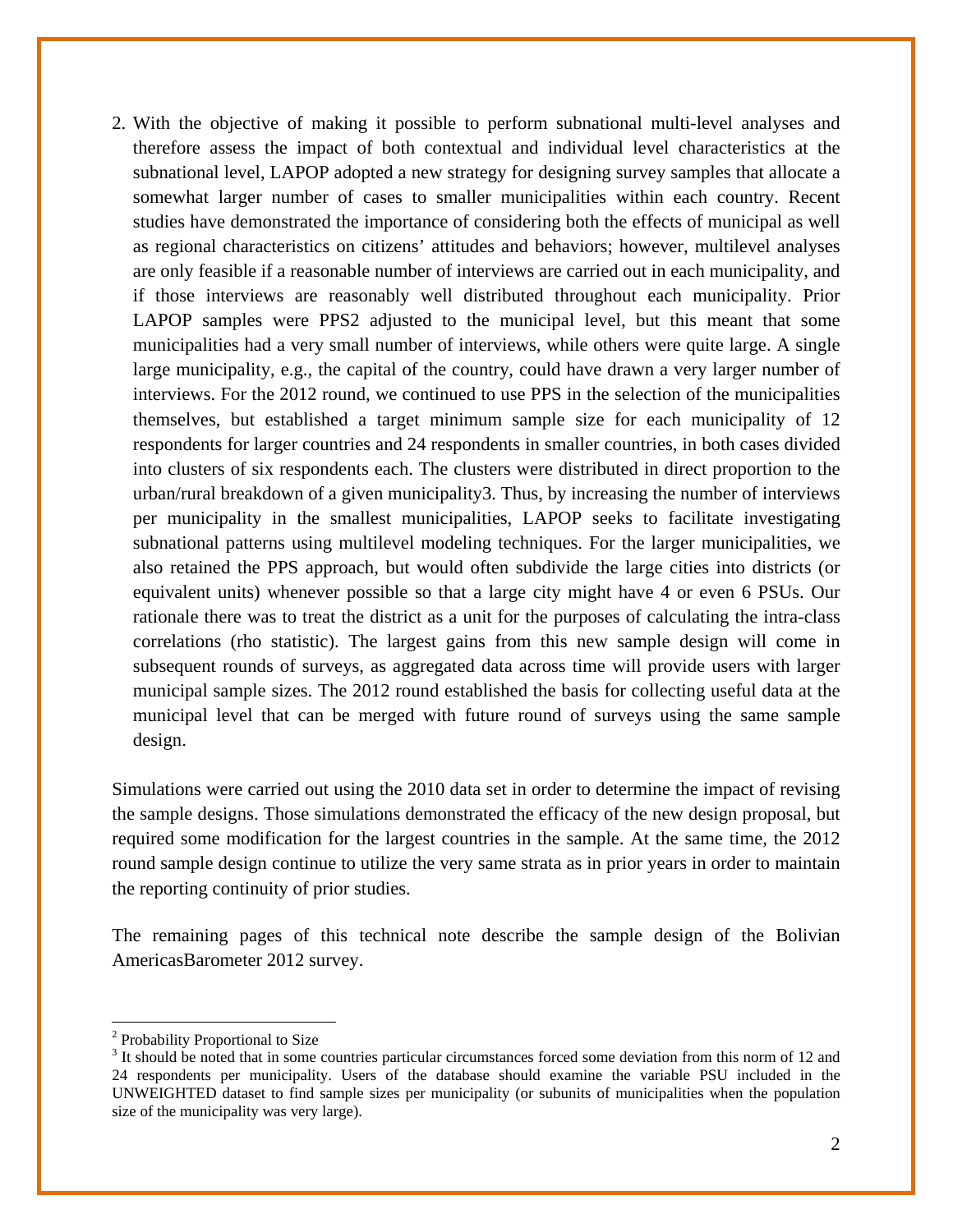## *Bolivia 2012 AmericasBarometer Round*

This survey was carried out between March  $3<sup>rd</sup>$  and April 22<sup>nd</sup>, 2012 as part of the LAPOP AmericasBarometer 2012 round of surveys.

The 2012 survey was conducted by Vanderbilt University, and Ciudadania,Comunidad de Estudios Sociales y Acción Pública. The 2012 AmericasBarometer survey in Bolivia received generous support from Swedish Embassy in Bolivia, IDEA International, Vanderbilt University and UNDP.

The project used a national probability sample design of voting-age adults, with a total N of 3,029 people, maintaining the sample size adopted in all previews LAPOP studies in Bolivia since 1998. It involved face-to-face interviews conducted in Spanish, with some interviews in Quechua and Aymara for monolingual speakers of those languages.

The survey used a complex sample design, taking into account stratification and clustering, and weighting. The sample is composed of nine strata representing the departments of the country: La Paz, Santa Cruz, Cochabamba, Oruro, Chuquisaca, Potosí, Pando, Tarija and Beni. Each department was further sub-stratified by municipality size and by urban and rural areas.

The sample consists of 150 primary sampling units and 600 final sampling units (or clusters) including all 9 Departments. A total of 1,908 respondents were surveyed in urban areas and 1,121 in rural areas. The estimated margin of error for the survey is  $\pm$  1.78.

Table 1 shows the unweighted sample size in each of the nine strata and by municipality size.

| <b>Strata</b>               | <b>Unweighted Sample Size</b> |
|-----------------------------|-------------------------------|
| La Paz                      | 408                           |
| Santa cruz                  | 403                           |
| Cochabamba                  | 407                           |
| Oruro                       | 305                           |
| Chuquisaca                  | 304                           |
| Potosí                      | 302                           |
| Pando                       | 297                           |
| Tarija                      | 301                           |
| Beni                        | 302                           |
| <b>Total</b>                | 3,029                         |
|                             |                               |
| <b>Size of Municipality</b> |                               |

**Table 1: Sample sizes by Strata and Municipality Size in the 2012 AmericasBarometer Survey in Bolivia**